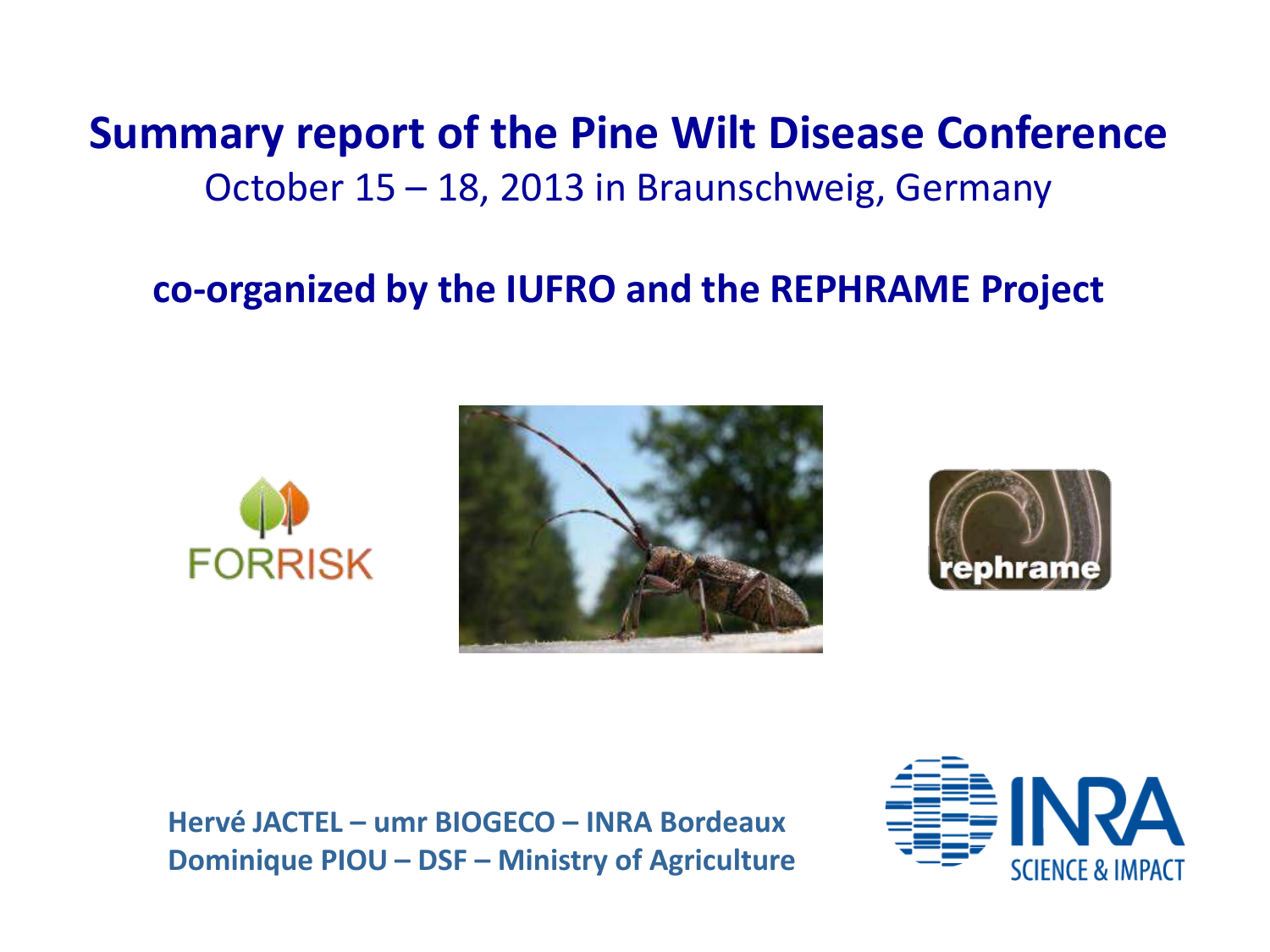# **Biological cycle**

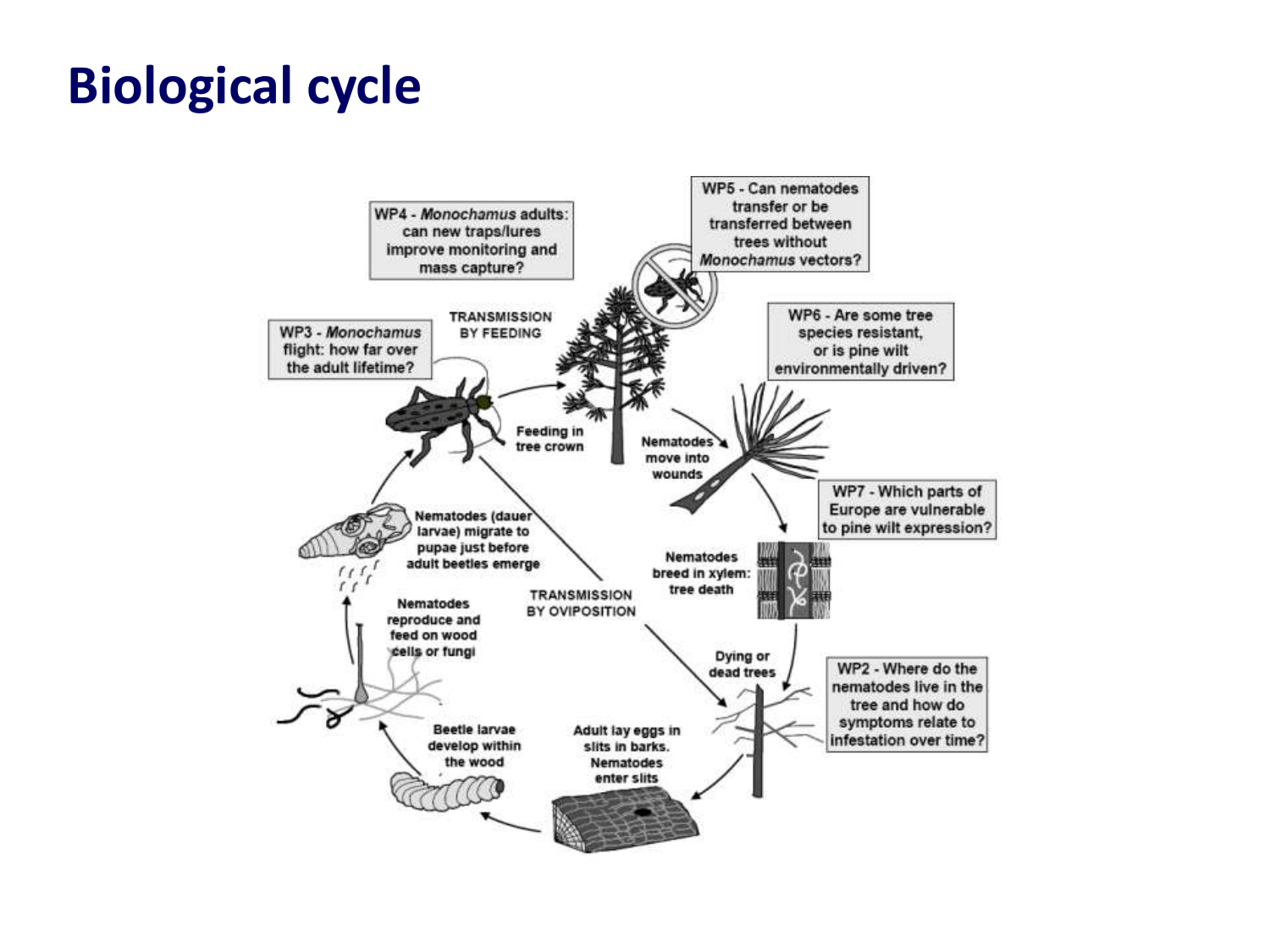# **Outline**

What we have learnt recently about

- *1. Monochamus galloprovincialis*, the insect vector
- *2. Bursaphelenchus xylophilus*, the pine wood nematode
- 3. Pine Wilt Disease management

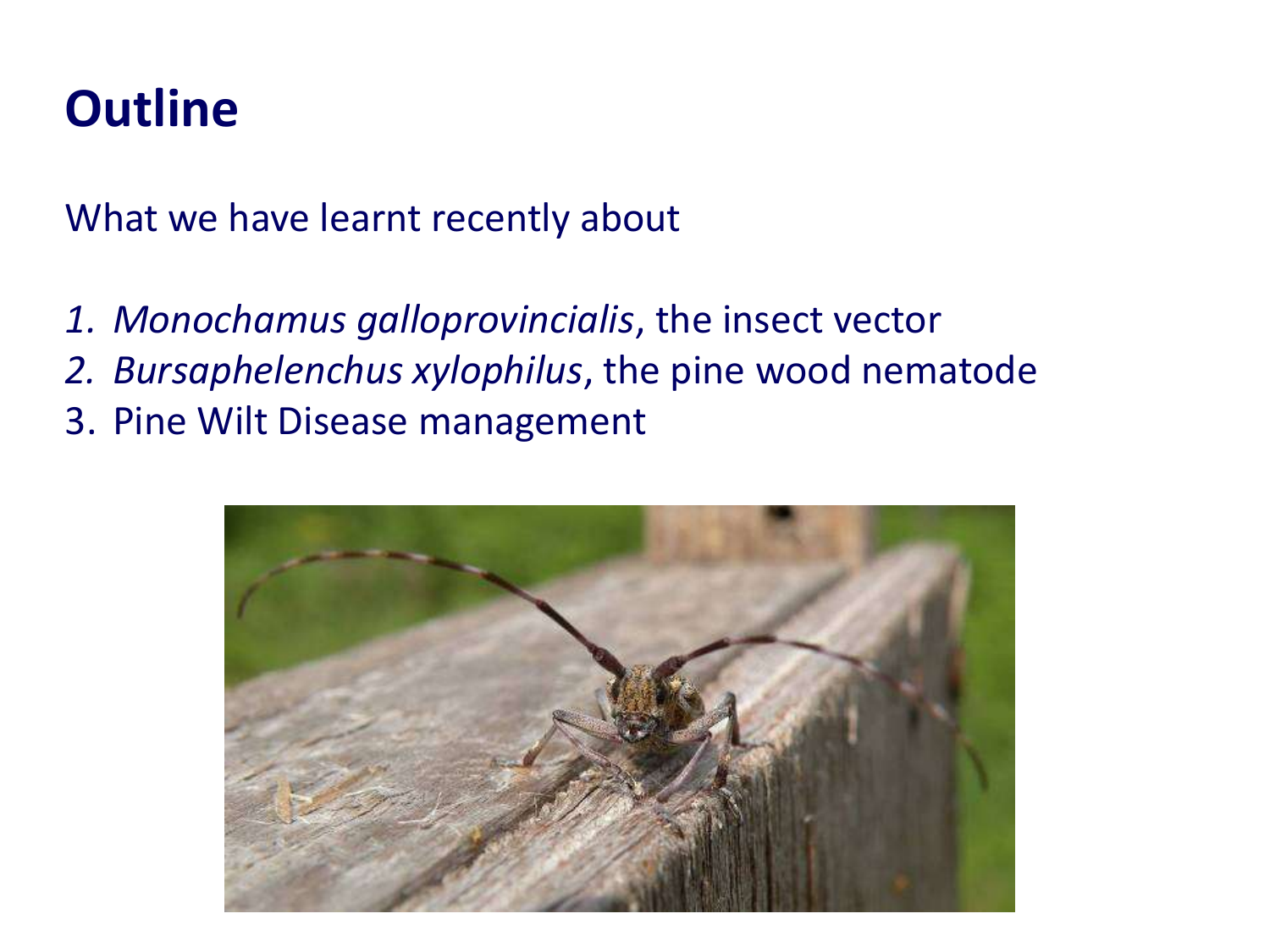# **1.** *Monochamus galloprovincialis,* **insect vector of the PWN**

# **Dispersal capacities**



### **Flight mill:**

- daily: median 2 km, max 9 km
- entire lifespan of adults: median 12km, max 63 km
- no effect of sex, of mating, of nematode load
- positive effects of age and weight at emergence

#### **Mark – release – recapture :**

- flight distance of  $1 10$  km
- no recapture of immature beetles before  $2 3$  weeks
- but physiological and flight mill studies confirm they can fly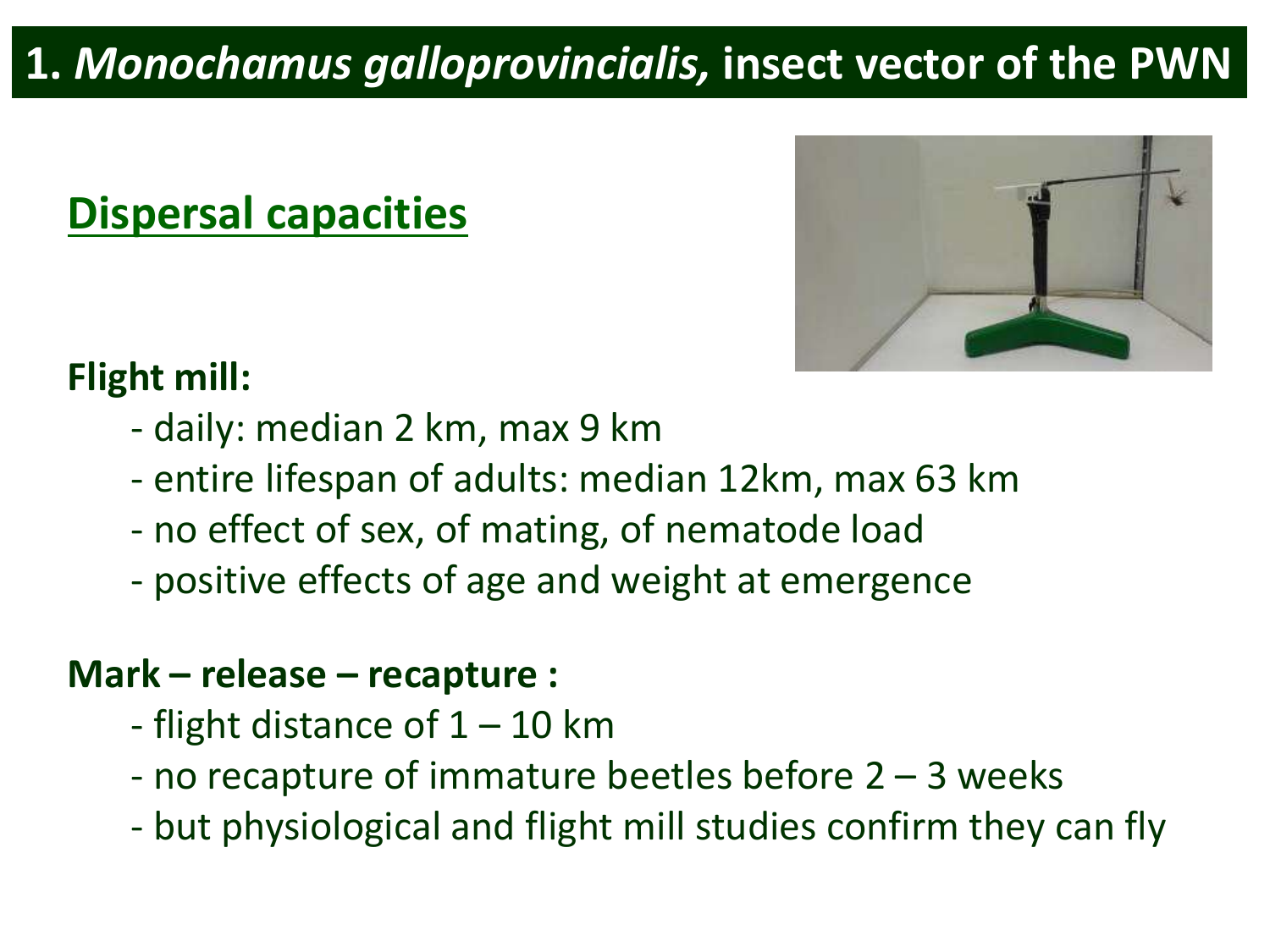# **1.** *Monochamus galloprovincialis,* **insect vector of the PWN**

# **Detection and monitoring**

#### **Pheromone traps:**

- very effective pheromone lure (Galloprotect Pack)
- very effective interception trap design
- attraction radius = 100m

### **Mark – release – recapture :**

- max 30% of recapture in dense grid of pheromone traps
- questioning the mass trapping

### **Detection :**

- combination of pheromone trapping = regional
- and sampling of cutting residues (logs, branches) = local

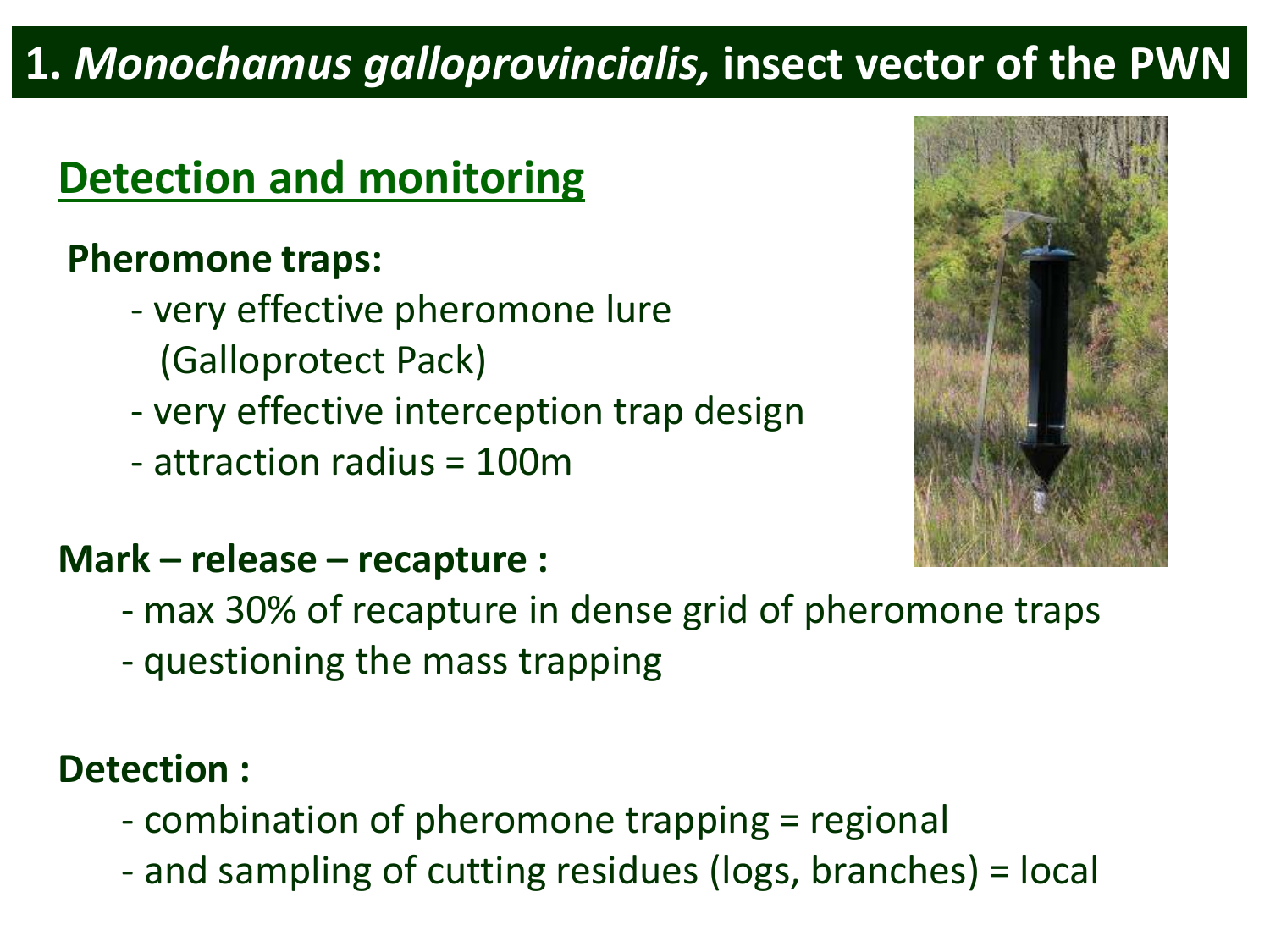# **1.** *Monochamus galloprovincialis,* **insect vector of the PWN**

# **Predicting the spread**

### **Genetic data:**

- topographic barriers
- invasion routes through low elevation
- connectivity of the pine forest

### **Modeling the spread :**

- improved spread model based on refined parameters in the European context
- prediction of spread across the landscape, 3 20 km
- prediction of inoculation and PWD expression based on climate

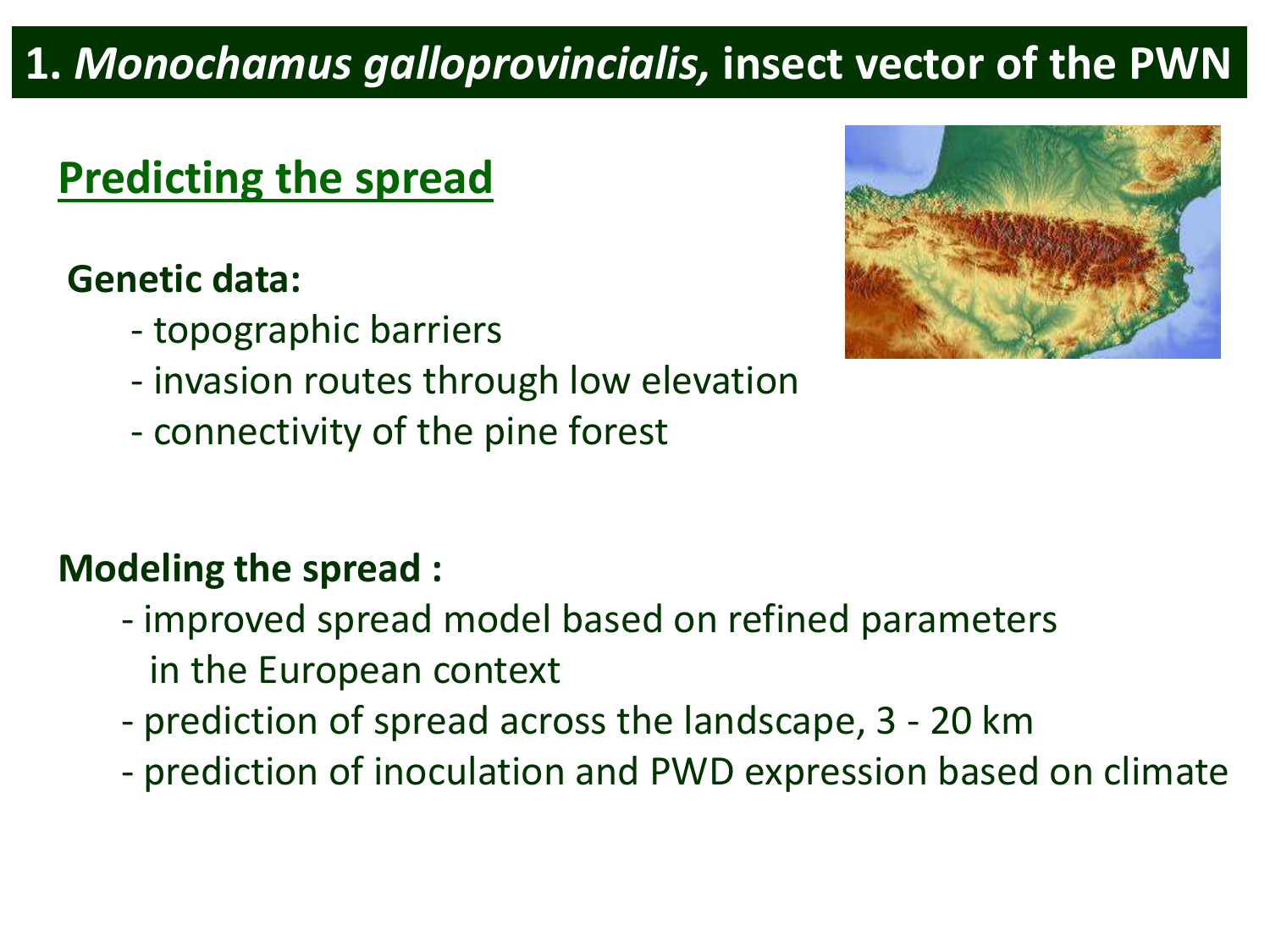# **2.** *Bursaphelenchus xylophilus,* **agent of the PWD**

# **Systematic and diagnostic**



- 6 new species of found in the *B. xylophilus* clade in Europe
- morphological traits not accurate enough to allow good diagnostic
- improved methods of DNA identification: real time PCR
- towards a European standard
- new, more rapid methods:
	- High resolution Melting Analysis : PCR-HRM
	- SSU rDNA

- reverse transcription loop-mediated isothermal amplification (RT-LAMP) based on mRNA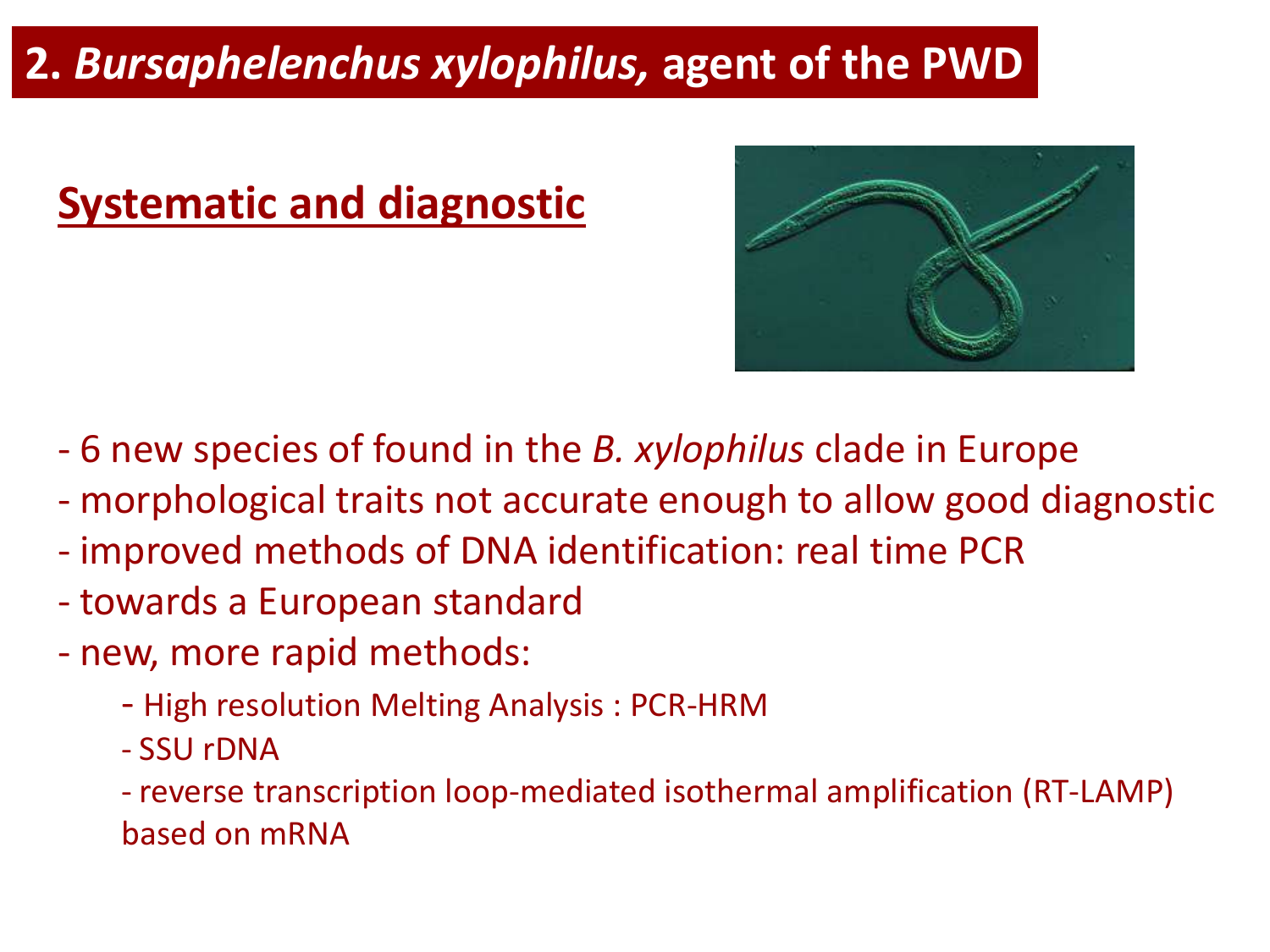# **2.** *Bursaphelenchus xylophilus,* **agent of the PWD**

### **Interaction with bacteria**



*Hypothesis that not pine wood nematode itself, but its accompanying bacteria were responsible for the PWD*

- Japan: bacteria isolated from PWN are not pathogenic but aseptic PWN still are
- China: inoculation of PWN with vs. without bacteria had the same effect on pine seedlings
- China: inoculation of aseptic PWN vs. aseptic *Bacillus firmus* (isolated from PWN): more severe and rapid symptoms with bacteria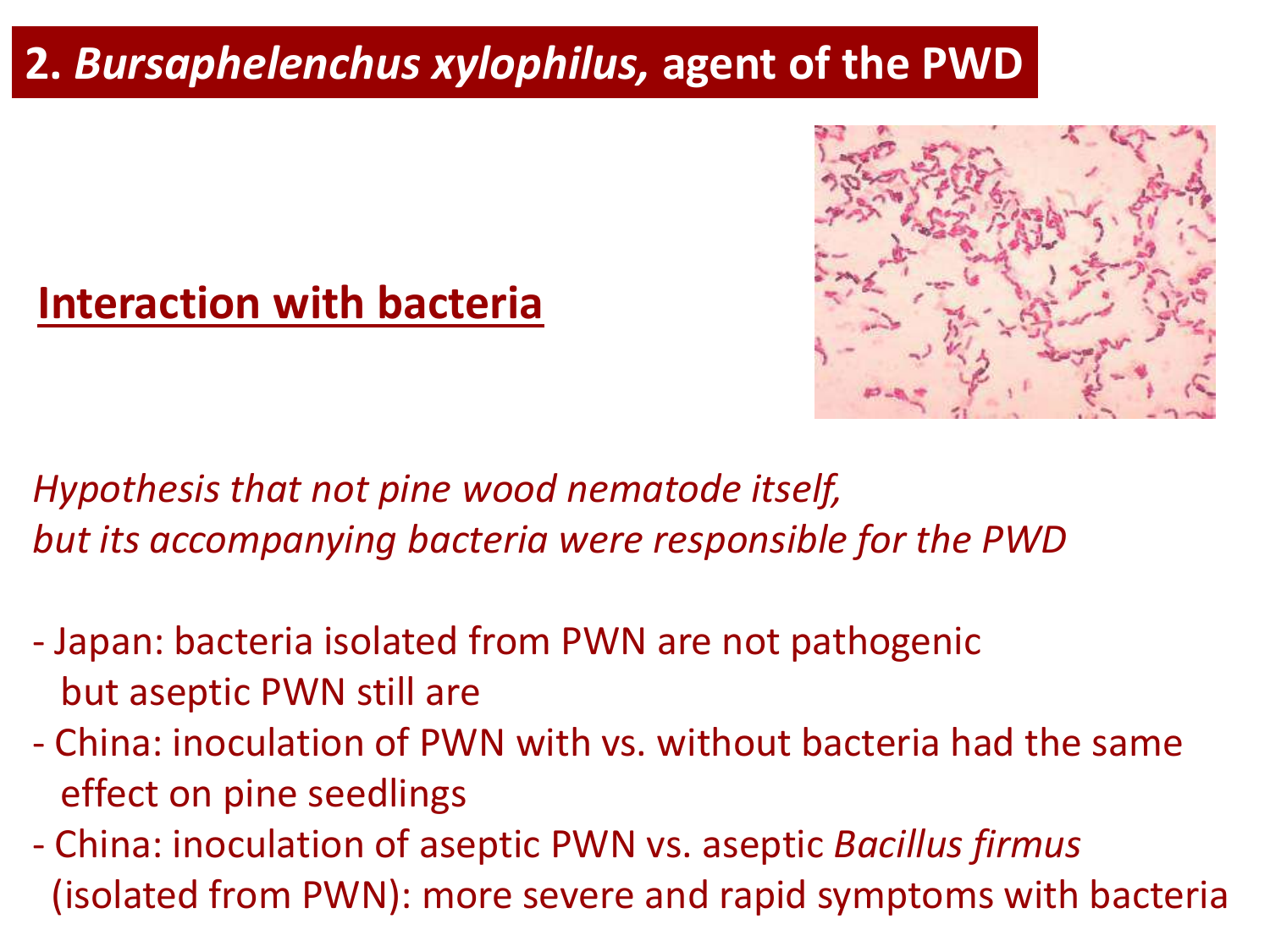# **2.** *Bursaphelenchus xylophilus,* **agent of the PWD**

# **Interaction with bacteria**



Portugal: metagenomic approach

- main bacteria isolated from PWN are *Serratia* sp.
- they are particularly resistant to oxidative stresses
- the level of virulence of the PWN would depend on stress resistance
- bacteria would therefore help the PWN to better resist tree defenses
- however not the same composition of bacteria communities in different populations of PWN (functional redundancy?)
- presence of bacteria in the insect vector
- some bacteria are nematicide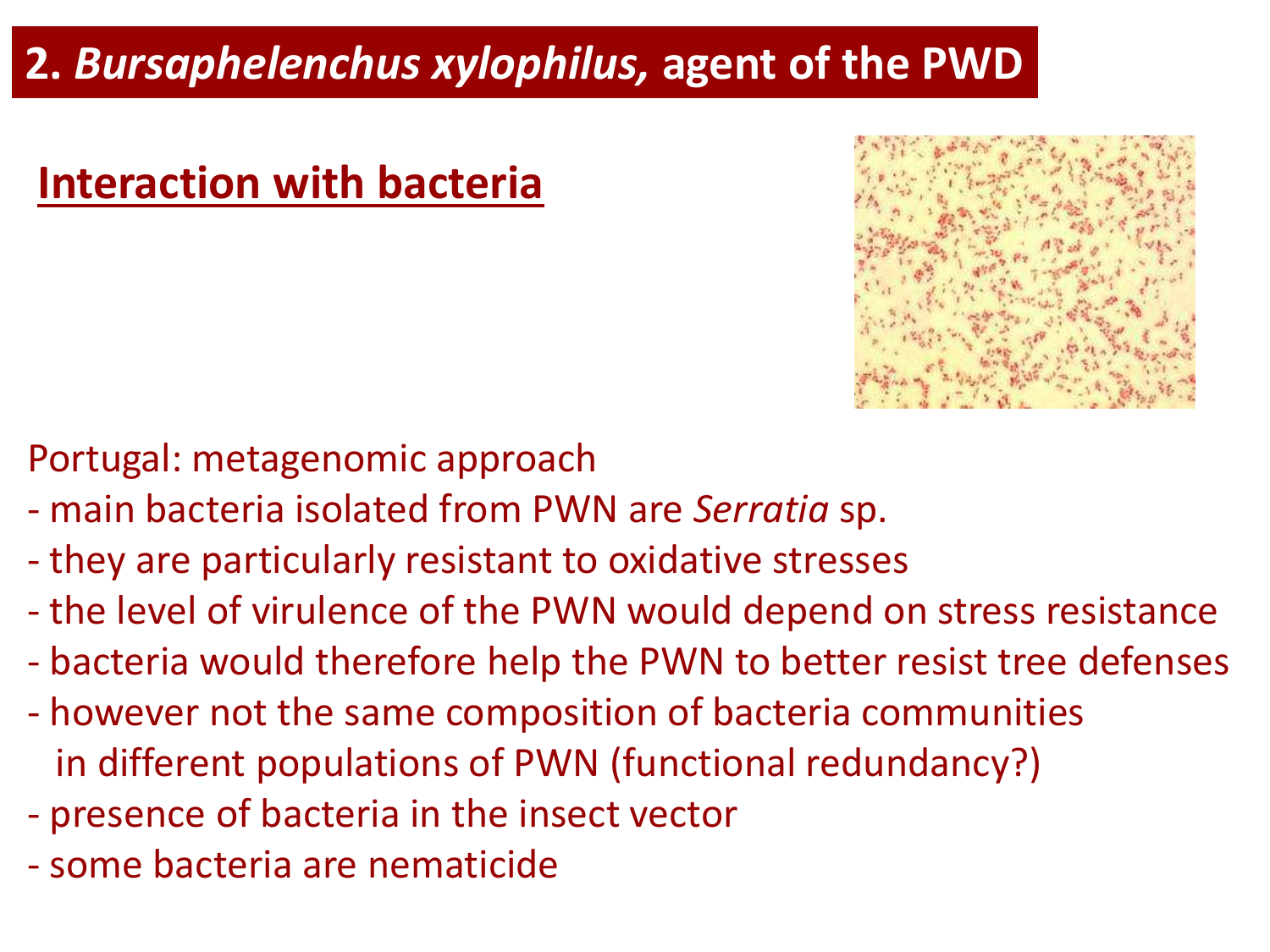## **3. Management of the Pine Wilt Disease**

# **Targeting the insect vector**



- Clear Cut Zones, not effective, counter productive

- do not prevent the flight dispersal: *M. galloprovincialis* can fly across open areas, at longer distance than radius of CCZ
- CCZ may force immature beetles to fly whereas they naturally prefer feeding on pine shoots
- CCZ produce lots of logging residues that can be human transported over long distances

- Pheromone mass-trapping not effective enough
- Biological control with mass reared parasitoids in China but not specific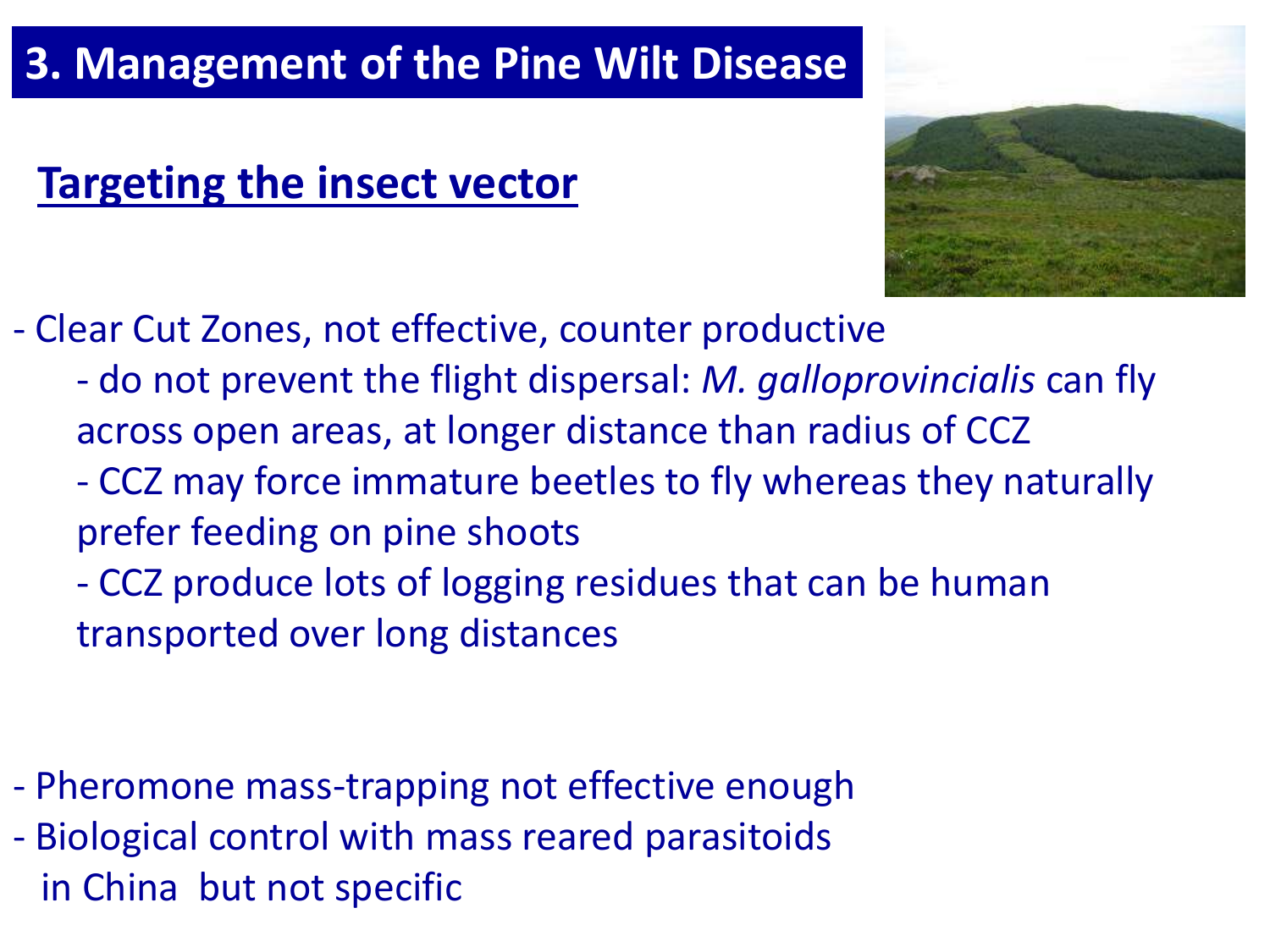### **3. Management of the Pine Wilt Disease**

# **Targeting the nematode in living trees**

- selection of resistant provenances of *Pinus massoniana* in China



- screening of resistant maritime trees in Portugal
- breeding for resistant varieties

- injection of nematicide (Emamectin Benzoate) in trunk of living trees can prevent PWN infection for 3 years (but limited to valuable trees)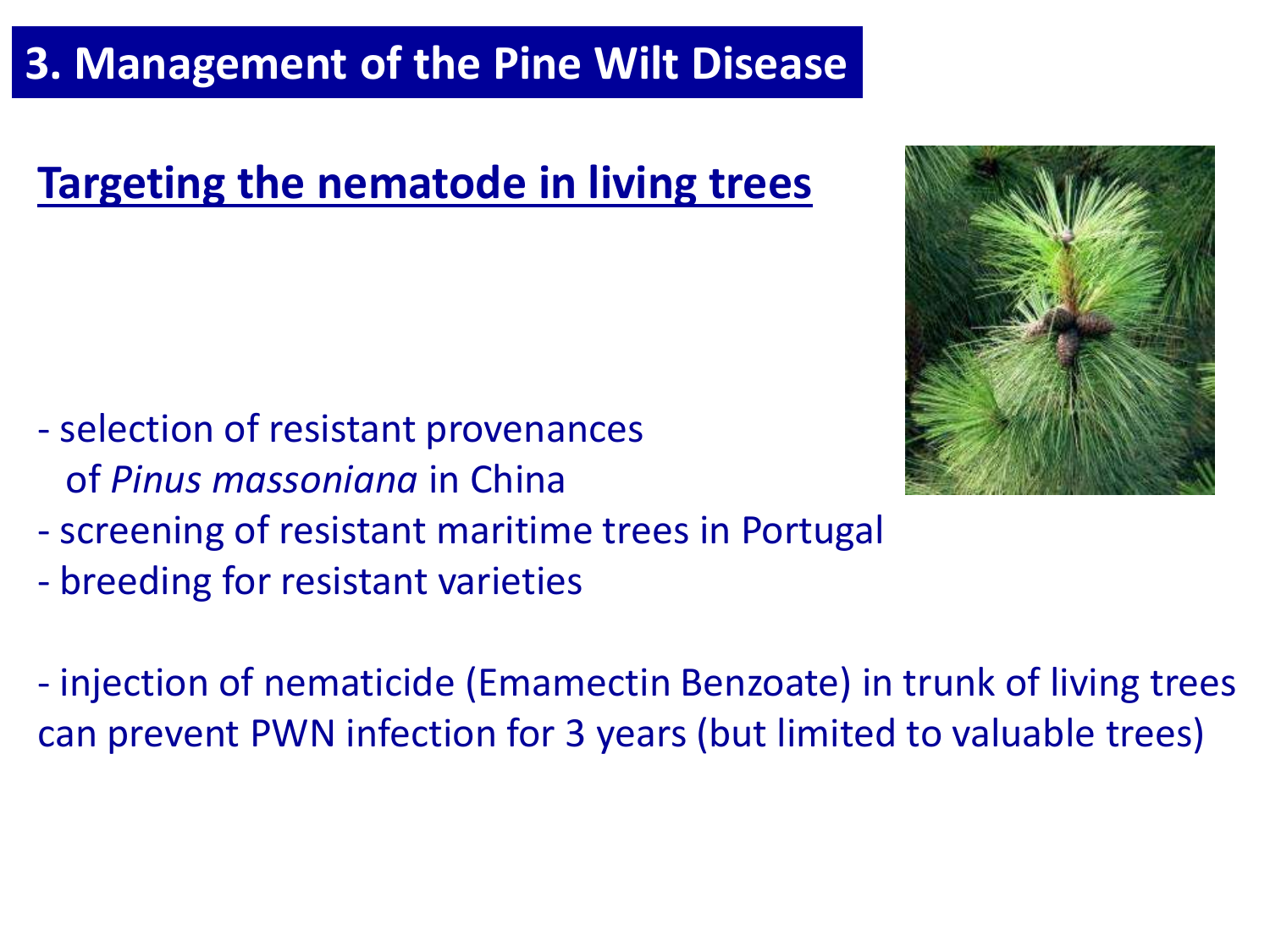### **Targeting the nematode in wood products**

- effective hot steam treatment of wood products (logs, bark)
- fumigation with sulfuryl fluoride (SF) to replace methyl bromide
- kiln drying (<20% humidity) effective only if properly applied (56°C for 30 min)
- Impregnated nets with insecticide (alpha-cypermethrin) to cover logging trucks

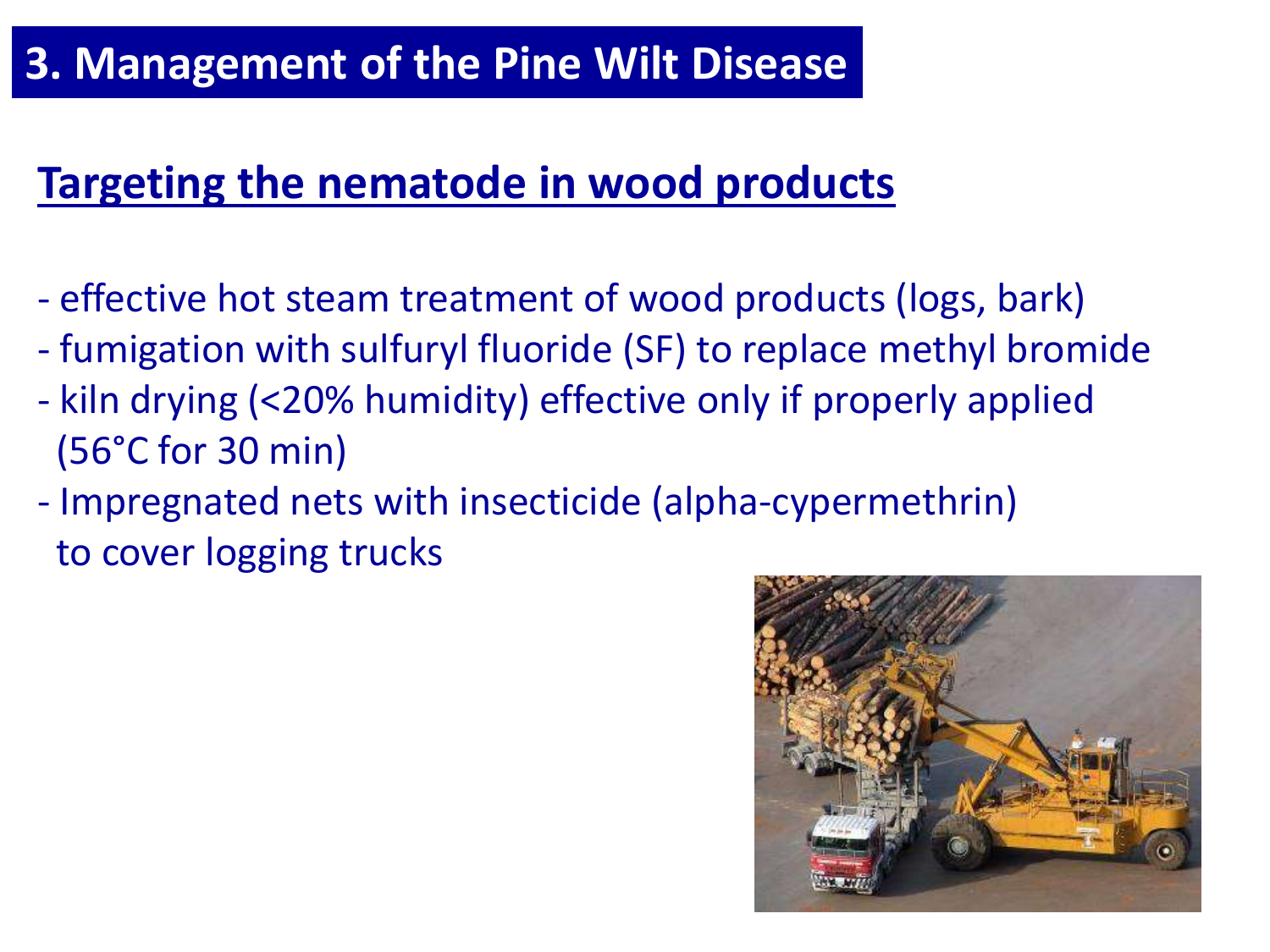# **Concluding remarks**

#### - **Still lots of knowledge gaps**

- **dispersal and colonization behavior of the insect vector (tree selection)**
- **inoculation of PWN by** *M. galloprovincialis* **(behavior, dose)**
- **variability of PWN strains and virulence**
- **resistance / tolerance of Pinus pinaster trees, varieties, provenances**
- **effect of climate change on PWD, climate adaptation of PWN**
- **Need to work more on** *B. mucronatus* **in other parts of Europe**

#### - **Need to upscale studies**

- **from nematode – insect – tree relationships to population dynamics**
- **epidemiology at stand and landscape levels**
- **role of genetic, specific and functional forest diversity on invasibility by Monochamus and resistance to PWN**